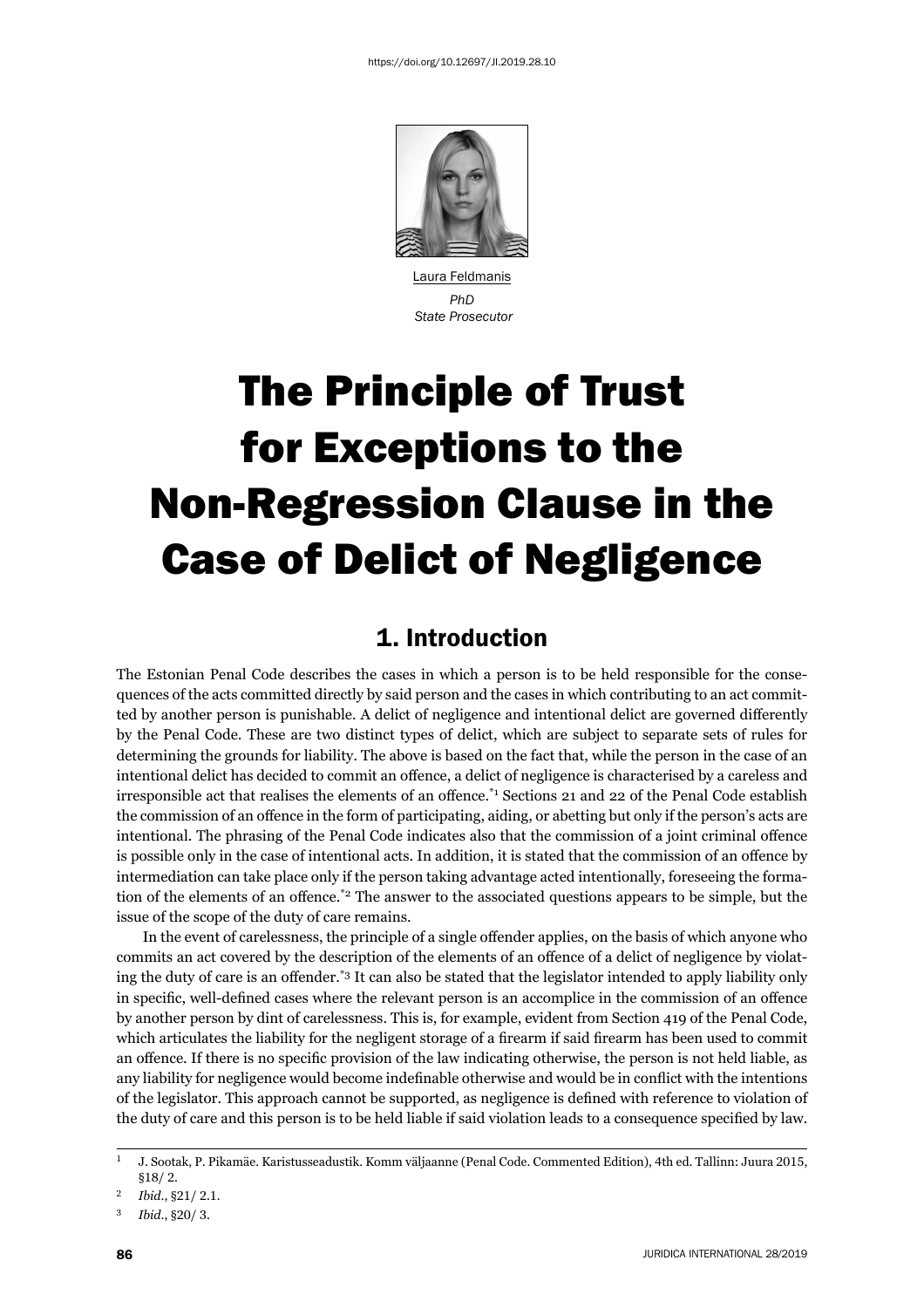The duty of care entails displaying the level of care required from anyone and necessary for communication in the relevant society. The standard for the duty of care may consist of the general level of care expected from all people as dictated by moral rules or set standards or may, on the other hand, manifest itself in the form of standards governing a specified profession, relationship, or aspect of life. Even though a general definition for a violation of the duty of care is specified in Estonian criminal law, there is no comprehensive list of the standards pertaining to that duty of care and foreseeable from an objective perspective.<sup>\*4</sup> This consideration reveals one of the issues with the delict of negligence: how to determine which acts are in conflict with the duty of care and foreseeable from an objective perspective. Next, one may ask whether a diligent and responsible person should make sure that his acts do not facilitate violation of legal rights on the part of other persons or, instead, this specific person's duty is restricted to his own acts. At first glance, it could be said that the above-mentioned question is answered by the non-regression clause, in line with which a person's intervention within a chain created by the person who caused the original threat excludes the possibility of accusing the person who caused the original threat. The answer here too is not simple, though, because there are exceptions to the non-regression clause and it is not always applicable. One should bear in mind that the principle of definition is applied in penal law, in line with which there must be clear and comprehensive delineation indicating in which cases a person's liability arising from penal law follows. However, the dogmatics of penal law offer no clear solution for how to define the duty of care; neither is this foreseeable from an objective perspective. These issues are subject to debate in legal science.\*5 Therefore, certain principles are employed in the dogmatics of penal law that specify how the duty of care and objective predictability are substantiated. These rules involve the principle of trust, permissible risk, and the principle of division of duties. The principle of trust and the principle of division of duties specifying the former should limit the range of cases in which a person shall be held liable for delict of negligence that follows upon an offence caused by another person on the. This article addresses the meaning of the principle of trust, and then the discussion examines the effect thereof on liability if the person who originally caused the threat acts out of negligence yet the threat caused by that person is actualised in the form of an act violating legal rights by another person is realised in either delict of negligence or an intentional delict. The article does not discuss cases in which injured parties have contributed to the damage caused to them.

### 2. The principle of trust

The principle of trust has grown out of the Traffic Code and the principle of mutual behaviour of the persons participating in traffic – all people involved must observe said code and act carefully so that they could hope that others will behave in the same manner.<sup>\*6</sup> The principle of trust has been confirmed in Estonian Supreme Court practice as expressed in decision no. 3-1-1-52-16:

It can be considered to be a violation of the duty of due diligence if the offender has failed to exhibit the due diligence required in society. A person may be accused of a failure to exhibit due diligence in the case of material delict only if the consequences of the offence were foreseeable by the offender from an objective perspective. The assessment of whether the consequences were foreseeable from an objective perspective should include application of the principle of trust, on which basis the offender may presume that other persons act lawfully. This presumption is only applicable, however, if the offender has no reason to assume the opposite.

The principle of trust is applied not just in traffic but also in situations of division of duties<sup> $\tau$ </sup>, as well as in general communication between people.\*8

R. Schmitz. Nullum criminen sine lege und die Bestrafung fahrlässigen Handels. – FS Für Erich Samson. C.F. Müller 2010, pp. 181-182.

<sup>&</sup>lt;sup>5</sup> *Ibid.*, p. 181.

<sup>&</sup>lt;sup>6</sup> H.W. Laufhütte, R. Rissing-van Saan, K. Tiedemann (eds). Strafgesetzbuch. Leipziger Kommentar, Vol. 1: 'Einleitung', §§ 1-31. Berlin: De Gruyter 2011, §15/224d.

W. Joecks, K. Miebach (eds). Münchener Kommentar zum Strafgesetzbuch, 3rd ed. Munich: C.H. Beck 2017, §15/143.

<sup>ɹ</sup> U. Murmann. Grundkurs Strafrecht : Allgemeiner Teil, Tötungsdelikte, Körperverletzungsdelikte, ɵth ed. Munich: C.H. Beck 2017, p. 170.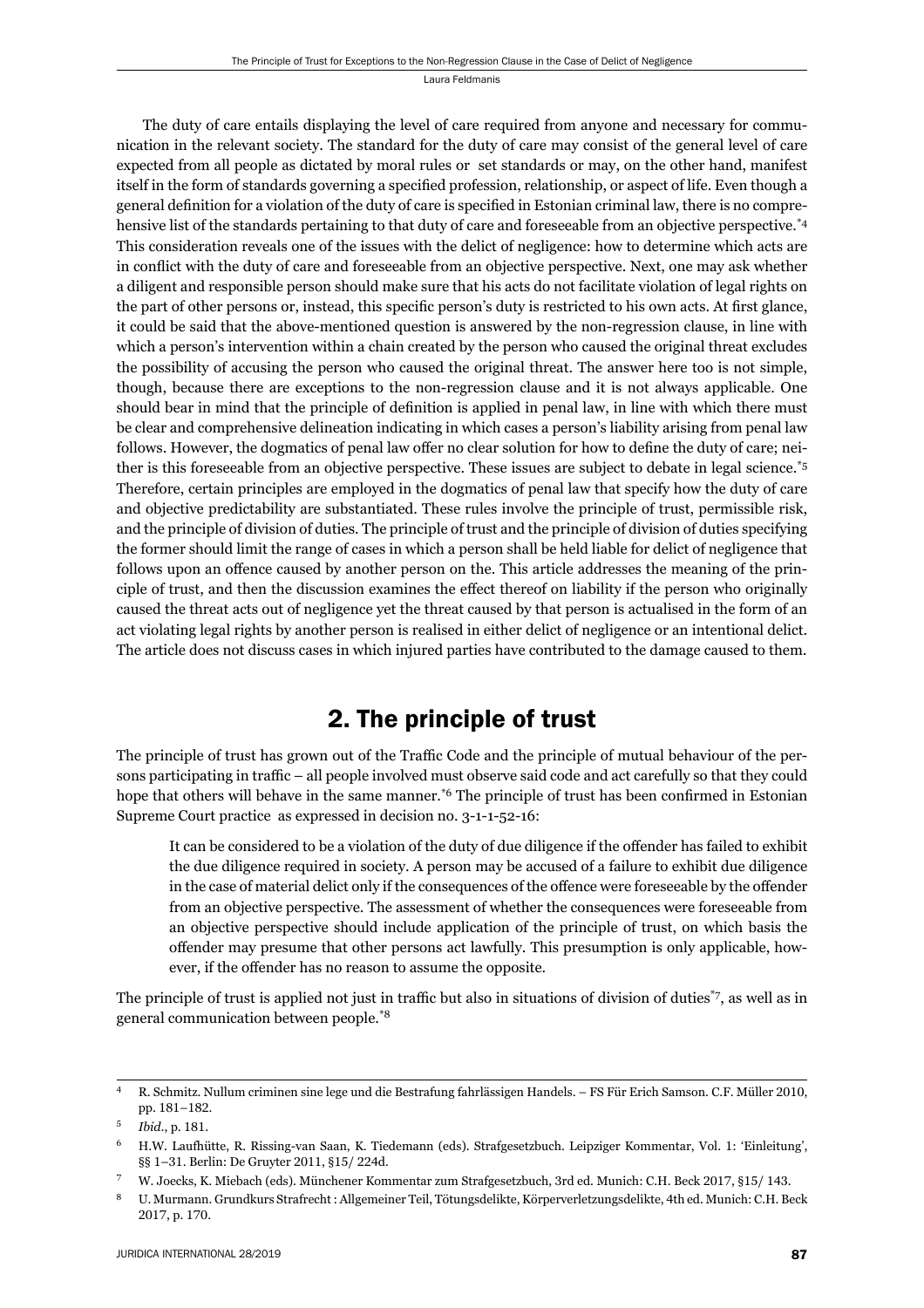Two significant questions to address arise from the principle of trust: firstly, in which cases is there a reason to trust, and, secondly, where is there a reason to doubt? In light of the above, the question of whether the principle to be accorded priority is the principle of trust or, instead, the principle of distrust has been raised in the professional literature.\*9

If a person follows the rules, he can, for the most part, also rely on others acting in accordance with those standards. For example, a driver can trust that other drivers in the flow of traffic will observe the required distance between vehicles and execute driving manoeuvres based on this trust. A surgeon performing a surgery can rely on the anaesthesiologist having performed the profession's duties properly, and the surgeon is not required to check whether the anaesthesiologist has done everything as required.

A person who fails to follow the rules cannot reasonably trust others to comply with them. For example, someone exceeding the permitted speed limit cannot offer a defence based on the argument that the ensuing traffic accident would not have occurred if others had observed the rules. That said, while this person cannot appeal to the principle of trust in this situation, it does not immediately mean that he is responsible for the outcome – it is necessary to examine whether all other criteria for accusing said person of a delict of negligence are met.\*10

Furthermore, the principle of trust highlights those circumstances in the case of which grounds for trust are not present even if the person follows the rules. For example, if it is clear that another person is not following the traffic rules or if there are children involved in the traffic situation, who can well be expected to behave in an unpredictable manner, such conditions should be taken into consideration and the case cannot be solved solely on the basis of the fact the person in question followed the rules himself.

A significant feature of the principle of trust emerges from the reasoning above, in line with which a person cannot view his acts in isolation from other people – the acts should be assessed in conjunction with the acts of others.\*11 Thus, on one hand, the principle of trust limits the extent of the care expected, because it is not necessary to check every single action of another person. On the other hand, the principle of trust also establishes the obligation to assess whether attention should be paid to the actions of others and one's own behaviour should be adjusted accordingly.

As one returns to the question posed above as to whether the principle that matters is that of trust or that of distrust, the characteristics both of those situations in which there is a reason to trust and of those in which there is not are highlighted. However, it is still important to emphasise the aspect of trust *per se*, which demands not that one doubt at all times but that one do so only when there is specific reason. This indicates that it is not reasonable to proceed from general distrust; in contrast, distrust is justified only when there are grounds for doubt.

Thus, the principle of trust specifies the obligations of a person that must be considered in ascertaining the scope of responsibility.<sup>\*12</sup> Specifically, the principle of trust aids in identifying those situations in which it is necessary to determine the liability of all persons involved in an act.\*13 Accordingly, the principle of trust fulfils the function of helping specify that, in addition to our own behaviour, we have an obligation to pay attention to the actions of others and to the meaning such actions give to the acts of a specifi c person. Next, we will analyse the extent to which people should make sure that their acts cannot be ingredients in an offence committed by another person, whether intentionally or as a result of negligence.

# 3. The contribution of a negligent act to another person's intentional act that causes an infringement

It was pointed out above that the core issue in such cases is the application of the non-regression clause and the extent of the effects of the principle of trust. There are three approaches in theory of penal law, each of which has implications in defining the exceptions to the non-regression clause. Under the theory of adequacy, the person who caused the original threat is responsible if the act of a third party intervening in

<sup>&</sup>lt;sup>9</sup> W. Joecks, K. Miebach (eds), §15/142.

<sup>&</sup>lt;sup>10</sup> C. Roxin. Strafrecht. Allgemeiner Teil, 4th ed., Vol. I. Munich: C.H. Beck 2006, p. 685.

 $11$  W. Joecks, K. Miebach (eds), §15/124.

 $12$  U. Murmann, p. 169.

<sup>13</sup> *Ibid.*, p. 170.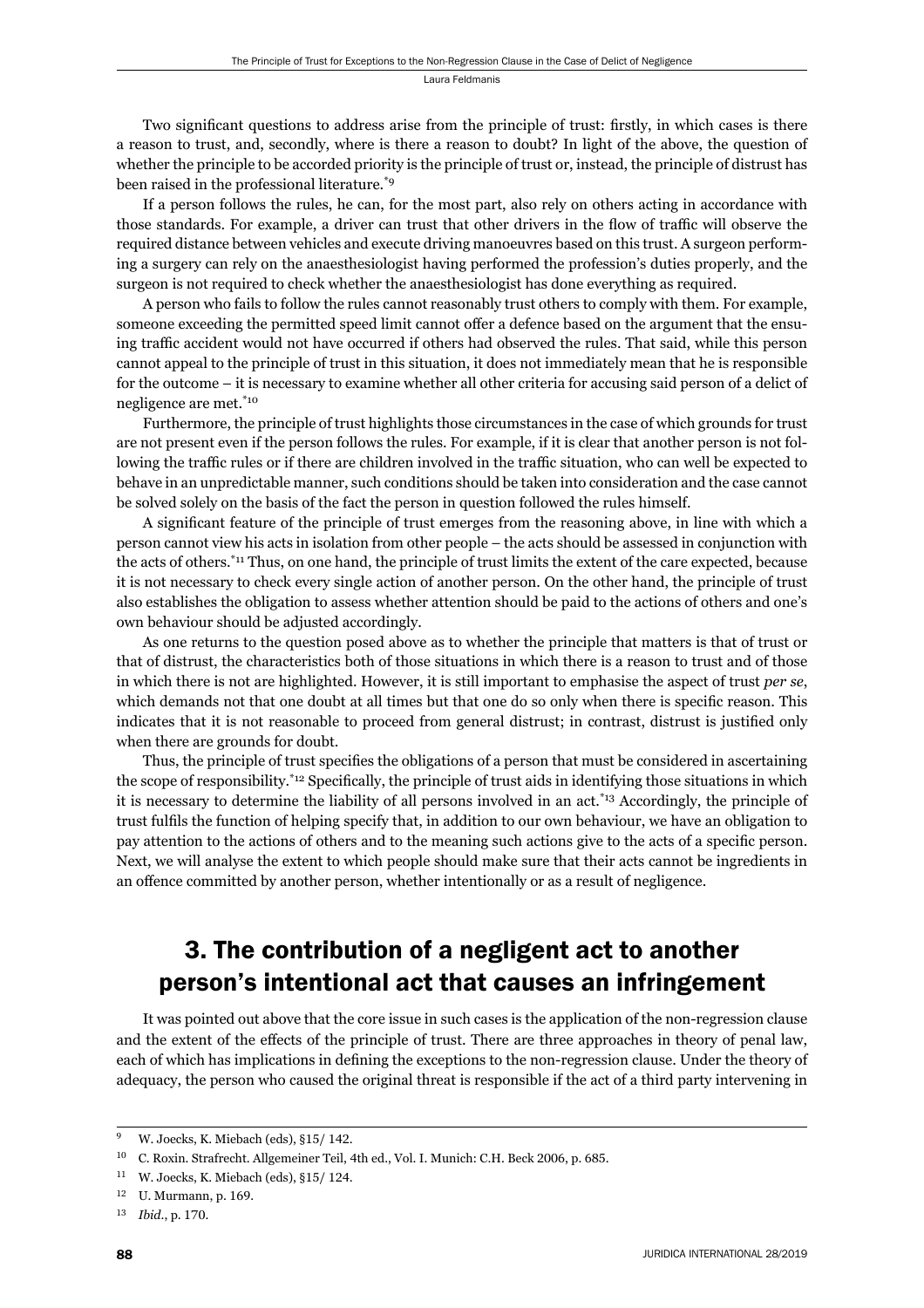the chain of causality can be objectively predicted on the basis of general overall experience.\*14 Secondly, with regard to the theory of interruption of the connection for attribution, the significance of the impact on the chain of causality is decisive – intentional intervention by a third party excludes the liability of the person who started the chain if the third party has significantly changed the causality or created a new chain of causality.\*15 Finally, the theory of limited scope of liability may be highlighted, on which basis the principle of trust is the immediate starting point.\*16 G. Jakobs has stated that, even though we know that people occasionally make mistakes, we can, to some extent, trust others not to commit errors.\*17 Therefore, it is not appropriate to apply an abstract suspicion that if a specific object or circumstance can, in principle, be used to commit an offence, one should question the motives behind another person's behaviour since there exists a likelihood of a criminal plan being realised. Were such suspicions to form a suitable standard, it would not be possible to sell such products as a knife or poisonous substance n, since there is always a risk of these items being used to commit an offence. Likewise, criminal law cannot place people under the obligation to verify and determine the motives for another person's behaviour on each and every occasion, as this would create general distrust, complicating communication and restricting freedom to choose his or her area of activity  $*18$  – which is a value protected by by most countries' foundational laws.

On the other hand, neither should an atmosphere of general indifference be created, as it should be taken into consideration that, as a rule, liability for the offences committed in consequence of negligence is established only in the case of the most significant legal rights, such as the rights to human life; health; and, under certain conditions, property. The question is one of identifying the cases wherein a person can trust that his contribution will not be used to commit a crime and those in which he is required to entertain doubts in this regard. The theory providing the underpinnings of criminal law primarily specifies the following criteria. Firstly, it highlights that dangerous items, such as a knife, may not be handed over to a person who is incapable of guilt. Also, there is not reason to trust the other person if the first person is under specific obligation (a guarantor's obligation) to prevent damage from arising or if the other person's preparedness to commit a crime has been obvious from the beginning.\*19

The specific obligations arising from legislation that render it incumbent upon a person to prevent the realisation of damage via the outcome are related primarily to handling dangerous objects and thereby ensuring security. This encompasses poisons and weapons, for example. It is important to specify that the regulations related to the above-mentioned items are indeed designed to prevent the problems that could arise from unlawful handling of these and to guarantee safety of the life and health of other people with regard to the dangerous items. The literature describes a case from German court practice in which a person sold a weapon to an unknown party over the 'dark web', who then used it in an act of terrorism. The person selling the weapon did not know what it was going to be used for; it may have been acquired for self-defence or for purposes of collection, but there was no reason to believe that it might be used in an offence. The dispute involved the liability for causing a death through negligence on the part of the person who sold the weapon. This person was accused of causing a death through negligence as, pursuant to Germany's Weapons Act, people must prevent third parties from gaining access to the weapons at their disposal. The aim of this provision is to prevent situations in which third parties could use such a weapon to cause harm to other persons. In a situation wherein someone fails to observe the rules set forth in the legislation, there is no reason to trust that these will be obeyed by others.<sup>\*20</sup> It is important to stress that a person is under obligation to prevent a specific threat. This can be illustrated by citing an example in which an apartment building is set on fire and the residents are unable to exit the building because one of the residents, in disregard of the fire-safety rules, has left a bicycle in the stairwell, thereby blocking the exit to the people inside such that the residents perish. In this case, the person leaving the bicycle in the stairwell has violated rules that were designed to ensure safe exit from the building in the event of a fire. It is important to specify that the actual

<sup>&</sup>lt;sup>14</sup> B. Heinrich. Strafrecht - Allgemeiner Teil II: Besondere Erscheinungsformen der Straftat, Unterlassungs- und Fahrlässigkeitsdelikt, Irrtums-, Beteiligungs- und Konkurrenzlehre, Vol. II, p. 77.

ɲɶ *Ibid***.**

<sup>&</sup>lt;sup>16</sup> U. Murmann, p. 174.

<sup>&</sup>lt;sup>17</sup> G. Jakobs.Strafrecht, Allgemeiner Teil. Die Grundlagen und die Zurechnungslehre. Lehrbuch. 2th wd. de Gruyter 2011, p. 174. – DOI: https://doi.org/10.1515/9783110906424.

<sup>&</sup>lt;sup>18</sup> U. Murmann, p. 174.

ɲɺ *Ibid*.

<sup>&</sup>lt;sup>20</sup> C. Fahl. Die Strafbarkeit des Verkaufens von Waffen im Darknet wegwn fahrlässigen Tötung. – *Jus* 2018, pp. 532–533.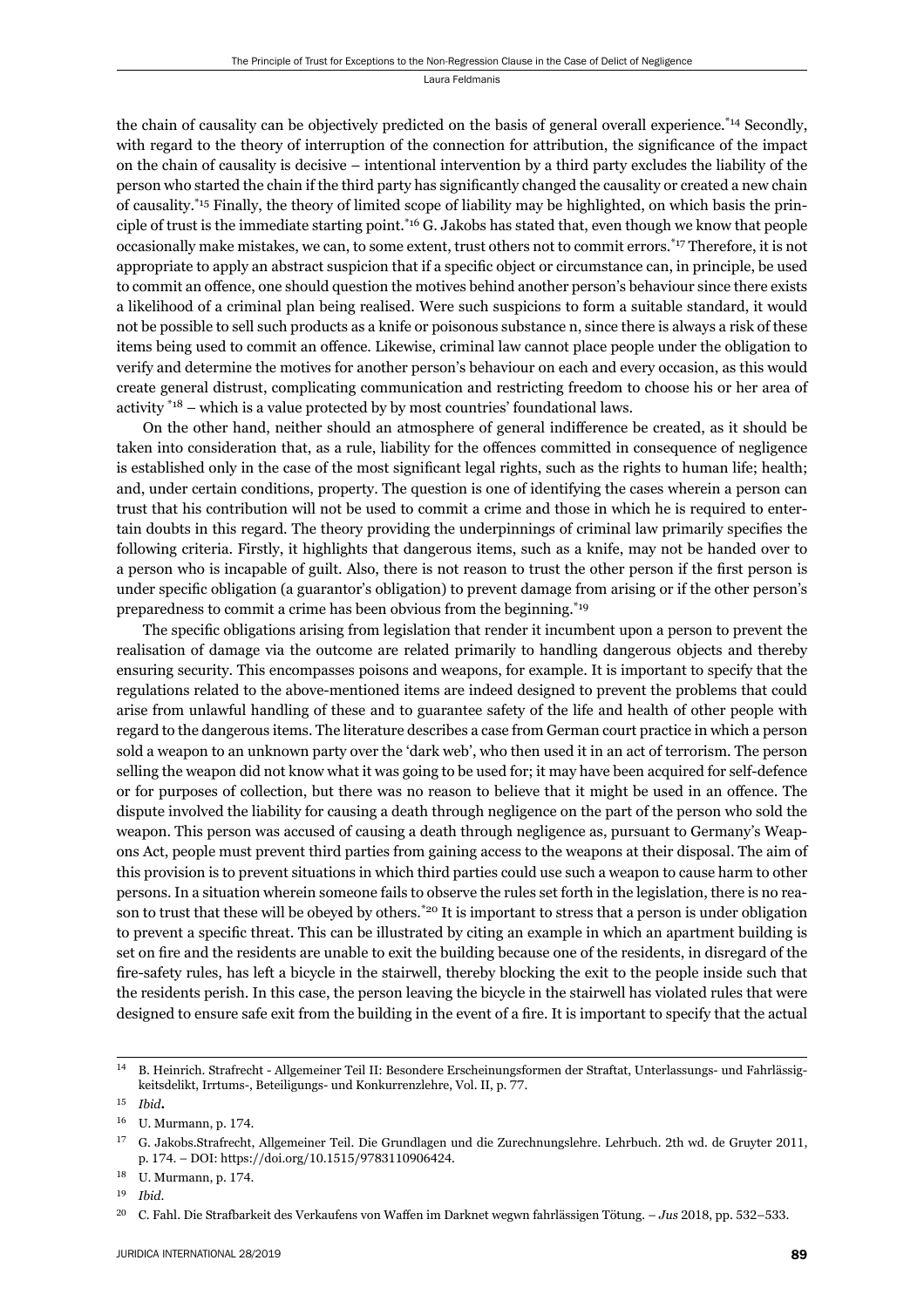situation would not be different if the fire had been a result of lightning striking the building, so long as the bicycle still obstructs the exit. The question of the liability of the resident who blocked the exit would arise in this case as well. Now, consider the example of a person leaving rubbish next to the bins, which then gets used by an arsonist as fuel. In this case, the first person has violated the requirements related to waste disposal, but these rules are not designed directly to prevent arson. The German courts have established that a person may trust that others will not take advantage of hazardous situations he has created.\*21

The other element highlighted is this: the commission of an offence by the other person must be recognisable. What does this entail? According to Jakobs, the fact of the contribution being usable exclusively for commission of a crime is a relevant criterion. Also, it has been suggested that the decision to commit an offence must be recognisable.\* $22$  C. Roxin finds that a person can be accused if preparedness for the act can be identified. Preparedness for an act is a better distinguishing characteristic than a decision to commit an offence, in that the latter involves the processes occurring within the person, while external identifiable factors should be assessed for determination of preparedness for an act.<sup>\*23</sup> If proceeding from the perspective of preparedness for an act, one next needs to consider how preparedness should be identified  $-$  i.e., whether it can be determined on the basis of the behaviour of a specific person or, the specific situation at hand. In this case, recognisable clues about a potential offence must be provided by objective facts. Yet precisely which foundations should be used for ascertaining potential preparedness for a crime remains indistinct: from the most general perspective, either the specific situation or the person's behaviour may indicate this. No further criteria have been specified after all these should be determined separately in each specific situation. Even though many definitions have been proposed, there is still no consensus on when there exists sufficient indication predictive of commission of an offence.<sup>\*24</sup> In any case, it can be stated that if a person's act is harmless on its own, that person is not required to make further efforts to find out how that act could be taken advantage of by someone else, and it is certainly not possible to proceed from merely the general possibility of that person's contribution being used to commit an offence. A combination of numerous completely normal acts may be required before another person is able to commit an offence. By the same token, specific knowledge of potential that would be characteristic of an accomplice cannot be present in this case. At this point, we may highlight for comparison the Supreme Court's description of predictability as a feature of negligence in Subsection 11.3 of the decision in case 3-1-1-52-16. According to the decision an event can be deemed predictable if the likelihood of its occurrence, from the perspective of assessment by the person committing the act, is higher than a merely theoretical level proceeding from the specific circumstances.

Next, I would like to give an example for which it has been determined in the legal literature that the person creating particular initial conditions is responsible for causing a death through negligence.\*25 Person A visits a bar with B, a friend who is in a bad mood, and A decides to lift that friend's spirits by secretly adding two shots of strong alcohol to B's cocktail. The two then exit the bar together, and A leaves B at a taxi rank near a park with a bad reputation at 2 o'clock in the morning. The friend falls victim to an assault and dies. In this case, there were certainly indications that B could end up falling victim to a crime, such as helplessness due to intoxication and presence at this specific location.

From the standpoint of recognition of preparedness for an offence, this is substantially similar to predictability as a characteristic of the delict of negligence. Resolutions of the Supreme Court (principally, resolution 3-1-1-79-10) show that the objective duty of care is a separate characteristic in addition to predictability and the preclusion thereof among the objective elements of the offence. In the example provided above, it may be highlighted that a person's prior negligent behaviour (administering strong alcohol to a friend without the friend's knowledge) is sufficient on its own to fulfil the requirements for negligence. In another example, one can draw such a conclusion from the fact that information communicated by a person is used to commit a murder even though communication of that information is not itself prohibited, if, in the case in question, both the other person's preparedness to commit a crime and the potential of the information in question being used to commit a crime are obvious. In these cases, there are no breaches

<sup>&</sup>lt;sup>21</sup> W. Joecks, K. Miebach (eds), §15/151.

<sup>&</sup>lt;sup>22</sup> G. Jakobs, p. 578.

<sup>&</sup>lt;sup>23</sup> C. Roxin, pp. 688-689.

<sup>&</sup>lt;sup>24</sup> U. Kindhäuser. Strafgesetzbuch. Lehr- und Praxiskommentar. Baden-Baden, Germany: Nomos 2017, Vorbemerkung zu 13 /170.

ɳɶ *Ibid*.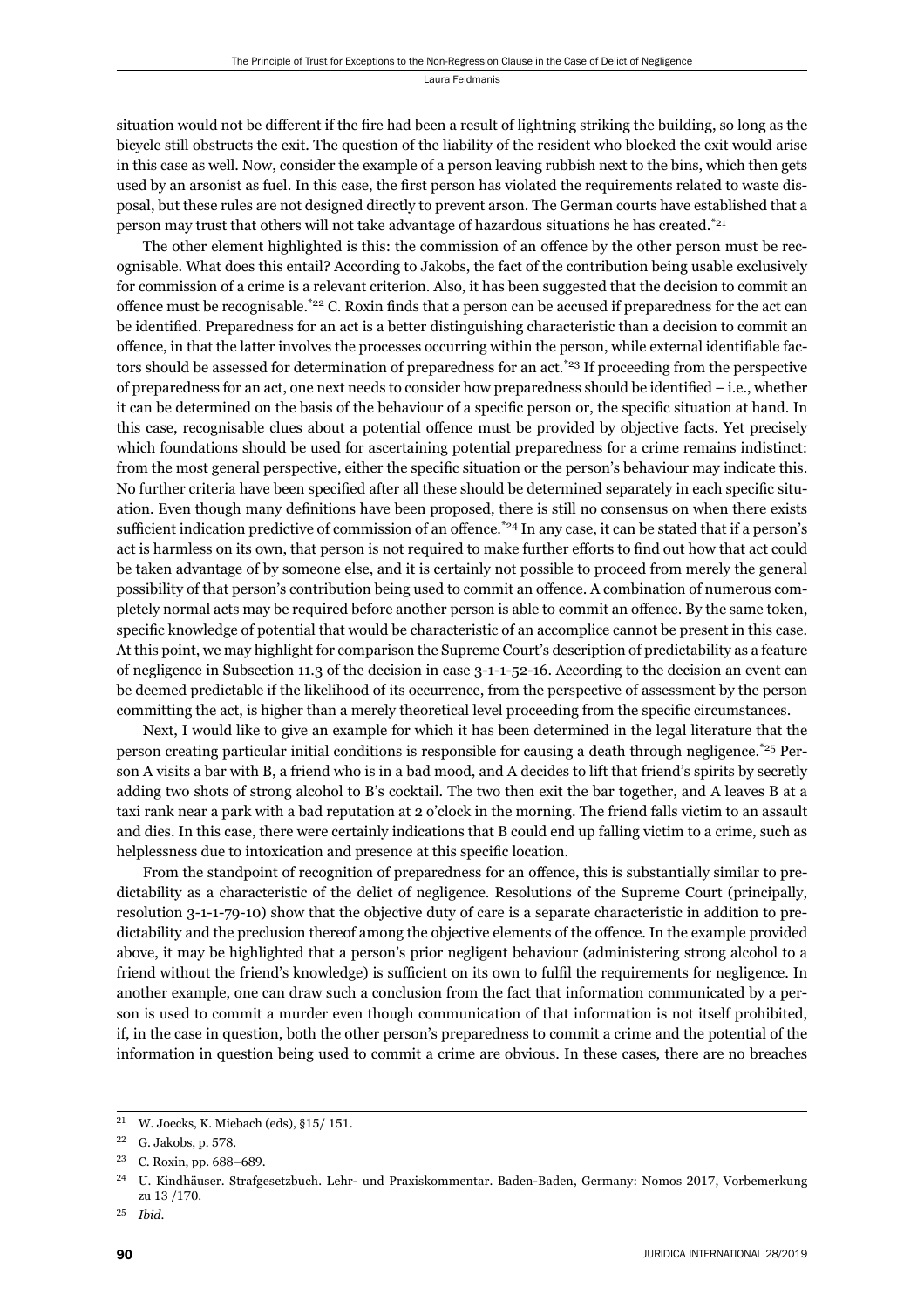of obligations other than that related to the other person's readiness for such an act and the use of the first person's contribution for this purpose being clear.

The prevailing opinion in penal-law theory in this regard is that violation of the duty of care is not confined to solely what is manifested in the form of disregarding specific rules – violation of the general obligation to act diligently and prevent damage to other persons' legal rights is sufficient. In this case, the person violates the obligation to refrain from endangering and damaging the legal rights of other people by the first action. Therefore, the duty of care stems from the possibility of determining whether a person's acts may result in impinging on the legal rights of other people.\*26 On the basis of the above, it can be stated that a person has violated the duty of care if engaging in rapid manoeuvres with a trolley in a supermarket and thereby hitting a child, who suffers a serious injury. Quick manoeuvring of a shopping trolley is not prohibited, but if there is a reason to believe that this may result in injuring another person in a specific situation in a store, this act constitutes a violation of the duty of care. Proceeding from this reasoning, one can conclude that predictability is a significant criterion in the substantiation of a violation of the duty of care, and, in fact, the professional literature has posed the question of whether predictability alone might not be sufficient in this case.<sup>\*27</sup> On the other hand, it has been concluded that the requirement of identifying a violation of the duty of care separately is justified, as this shows the involvement of violation of a norm for which a person can be justly accused, while mere potential dangerous acts are not punishable. Violation of the duty of care and predictability are, however, directly connected.\*28 With regard to the former, other criteria in addition must be taken into consideration in substantiation of a violation of the duty, such as permissible risk.

Therefore, with regard to substantiating a violation of the duty of care on the basis of the obviousness of the preparedness of another person for an act and for putting the results of the first person's behaviour to use to that end, it can be stated that such a definition of violation of the duty of care is no different from that applied in a situation in which a person's violation of his duty of care is articulated in terms of honouring the general duty of care to refrain from acts that may damage the legal rights of others.

However, in this case it has to be taken into account that the person concerned must, in addition to the meaning of his own acts, consider their interaction with other persons' conduct and assess them accordingly. Certainly, one has a greater responsibility to analyse and assess one's own actions: there is no obligation to examine the actual meaning and purposes of each of those actions by others separately. Taking into consideration that there is already a problem in conceptualising foreseeability in addition to the more difficult-to-define criterion – that related to identification of a person's readiness to actnegligently – makes it more difficult to understand, particularly when one bears in mind that the lack of identification is already blamed on negligence. From the foregoing, one concludes that this determination should be limited to the criteria that permit one to formulate what kind of behaviour on other people's part demonstrates particular diligence. It is necessary also to formulate the criteria to be applied in assessment of the cause of the deliberate consequence in cases of a third party's complaint against the initial causator.

The conclusion that an act committed for reason of negligence, when the consequence is caused by a party committing an intentional offence, is punishable raises the question of whether this fundamentally renders participation by negligence punishable. The latter outcome should be prevented by the fact that the delict of negligence is a separate type of delict, of which a person can be accused only if there are characteristics of carelessness present. When a person has contributed through negligence and all prerequisites for the delict of negligence are present, holding said person liable is justified if the consequence comes directly as a result of another person's intentional offence.\*29 This reasoning is illustrated by the example of poor fire safety described above, in which the resident who left a bicycle in the stairwell disregarded the fire-safety rules: irrespective of the origin of the fire – an act committed by another person or a lightning strike – the act of leaving the bicycle there is of exactly the same nature.

Because the current prevailing opinion in penal-law theory is that the non-regression clause is not absolute (i.e., there are exceptions to the clause), an intentional act of a third party is found not to exclude the possibility of accusing also the person who caused the original threat, if the prerequisites for a delict of negligence are present. It is important to highlight that the characteristics of negligence, with regard to

<sup>&</sup>lt;sup>26</sup> H.W. Laufhütte, R. Rissing-van Saan, K. Tiedemann, §15/171.

<sup>&</sup>lt;sup>27</sup> V. Krey, R. Esser. Deutsches Strafrecht Allgemeiner Teil, 5th ed. Kohlhammer, Germany: 2012, p. 570.

ɳɹ *Ibid*.

<sup>&</sup>lt;sup>29</sup> C. Roxin, p. 686.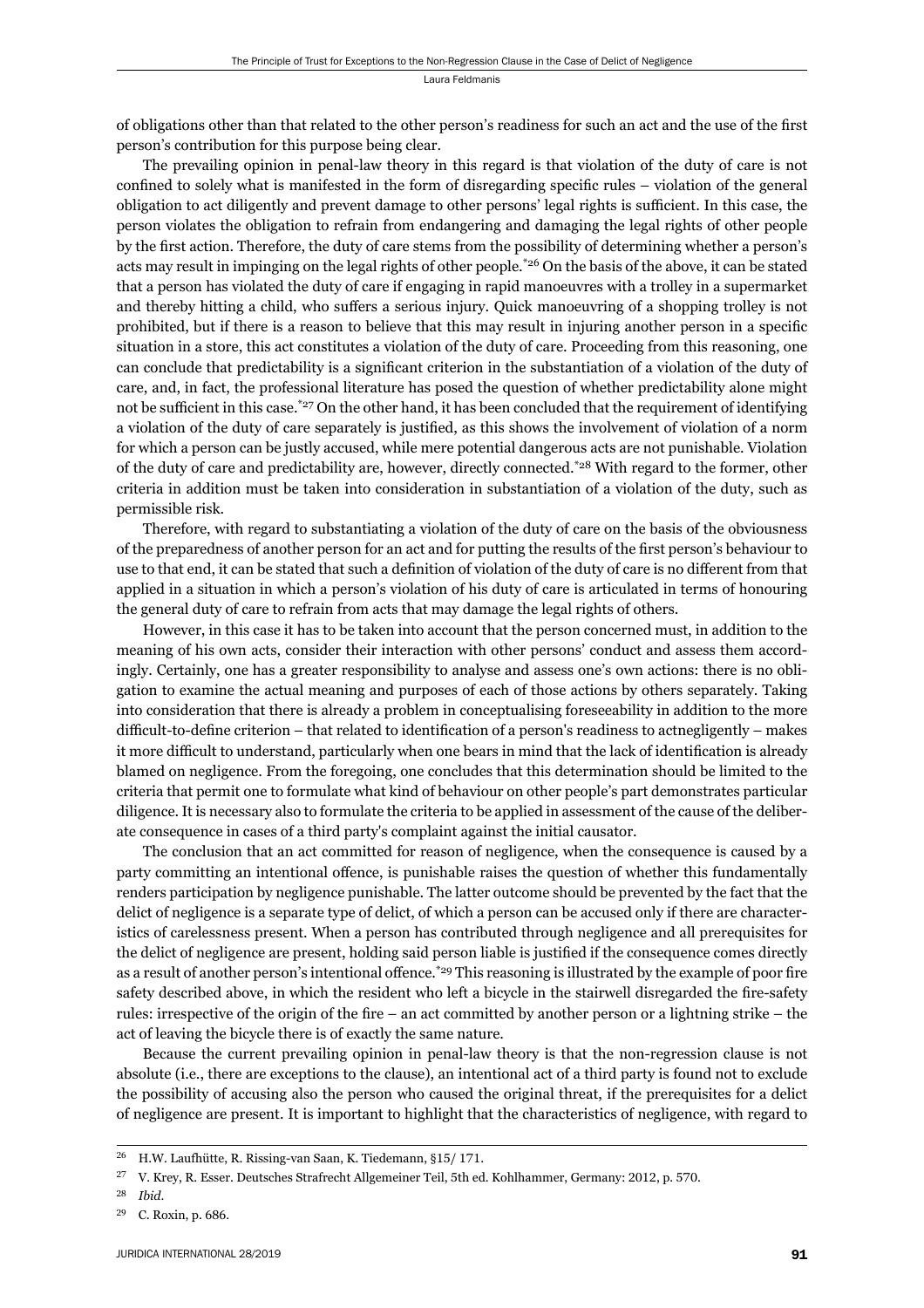predictability, and the consideration of permissible risk and objective attribution should exclude excessive liability.

# 4. Negligent contribution to another person's negligent act

All of the discussion above addressed situations in which the third party committed the offence intentionally. There are also cases in which the third party interferes in the chain of causality negligently and the offence too is committed through negligence.

Firstly, this may occur in situations in which both parties violate the duty of care and there is a causeand-effect relationship between their acts and the outcome. Primarily, this takes place when several persons are involved in a joint work process and the principle of division of duties, which is specified in line with the principle of trust, is applicable additionally in the situation at hand. The reminder of this section highlights how the principle of trust applies in the cases of horizontal and of vertical division of duties.

In the case of horizontal division of duties, the two persons hold equal positions in a joint work process and neither has a direct obligation to supervise the other person or inspect his actions/output.\*30 The general principle that one person may rely on the duty of care being observed by the other person if the first person too observes it applies in this case. Thus, one cannot not fulfil one's duty and rely on this nonfulfilment being detected by the next person in the line when the next person acts properly. For example, the design and construction of a house requires teamwork, wherein the architect and the engineer must take into consideration the safety requirements and cannot count on the owner who issues the building permit detecting something that they may have not taken into consideration. On the other hand, the representative of the commercial undertaking performing the construction work must act if discovering that the building design documentation is not compliant with the safety requirements. Under the principle of trust, someone cannot count on his potential mistakes being detected by someone else. The mistakes made by the other person cannot be ignored either. The significant aspect here is that a person is not required to check the work of another person 'just in case'. Everyone is responsible, above all, for fulfilling his own duties; however, one may not be indifferent with respect to a mistake or a discovery of something else that is significant in relation to proper completion of the work process. These principles, outlining when there are grounds for inspection, can be found in Supreme Court practice as seen in Subsection 9 of judgment 4-17-1195 of the Criminal Chamber of the Supreme Court, in which it is highlighted that,

among other things, the principle of trust cannot be used if it is obvious from the moment of agreeing on the division of duties that such division of duties will not ensure the proper performance of the duties (e.g., the division of duties assigns a duty to a person who is not prepared to perform the duty in question or is unable to perform the duty). The principle of trust also cannot be used if circumstances arise in the course of implementation of the division of duties that would give a board member acting with the care of a diligent entrepreneur grounds for doubting the proper fulfilling of the duty divided. If circumstances arise that indicate the improper performance of a duty, other board members, who should be aware of that fact if they act with the care of diligent entrepreneurs, must also take further steps to ensure proper fulfilling of the duty.

Next, I would like to explain the situation of vertical distribution of duties, which entails a hierarchical relationship. The relationship of subordination may be permanent or a one-off set of circumstances, arising in a specific situation. Even though the person who holds a higher position in the hierarchy has both inspection and supervision obligations, that person may rely on the subordinates performing their duties properly. This conclusion is predicated upon the person holding the higher hierarchical position having carried out three tasks: choosing the personnel carefully and making sure that these people have the skills required to perform their duties; secondly, assigning the duties and giving the orders in such a way that they are clear and are commensurate with the abilities of said individuals; and, thirdly, honouring his organisational

ɴɱ L. Eidam. Zum Ausschluss strafrechtlicher (Fahrlässigkeits-)Verantwortlichkeit anhand des Vertrauensgrundsatzes – ein Überblick. - JA 2011, pp. 914, 916.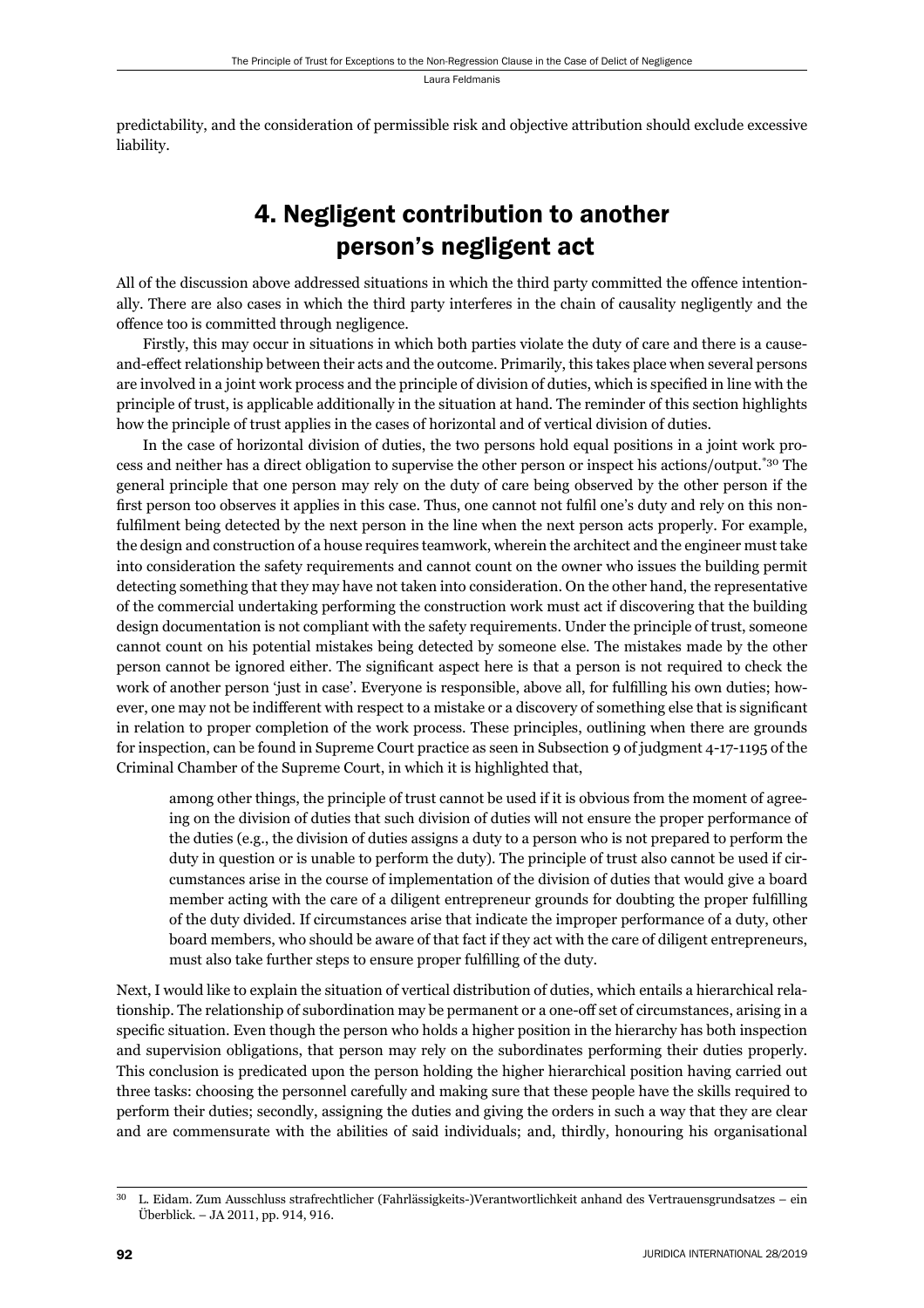obligation to ensure the functioning of the work process, which calls for availability of the required tools and personnel.\*31

To describe the manner in which the above-mentioned obligations may be violated. I offer the following example. Consider a case in which a commercial undertaking is involved in providing care to people. This care institution has a dedicated department whose director is responsible for drawing up work schedules for the care employees, selecting the personnel, and dividing the duties among those employees. The head of this department fails to take into consideration the requirements related to work hours and rest time and also tasks the employees with taking care of so many people that they have no time for responding to complaints. The employees take issue with this organisation of the work, but the head of the department claims that this has functioned before and hence will also function in the future. One day, a carer makes the mistake of administering the wrong medicinal product to a person in his care, which results in that person's death. In this case, the head of the department too can be held liable for causing a death through negligence, on account of having violated the duty of care in performing the duty assigned: organising the work of the department and ensuring the proper performance of the duties entailed. Because of having violated the duty of care, the department head had no reason to trust that his subordinate would perform their duties properly.

This example brings out the point of focus from which a particular error has arisen. Thereat, the head of the department has an important role to play with regard to the tasks not being carried out correctly. When a job is arranged in this way, mistakes become inevitable. This justifies the conclusion on root causer's responsibility.

Now, a new question arises, of how far it is possible to go in this manner in a vertical chain – at issue here is the liability of the supervisor of the head of the department, in turn, and even the board members of the commercial undertaking. The answer is rooted in the duty of diligence: were these persons responsible for organising the functioning of these processes, and were they aware of the potential deficiencies or were there clear indications pointing to the deficiencies? If the answers to these questions are in the affirmative, the respective persons are liable. All those who have violated the duty of diligence are liable for the delict of negligence. This is in accordance with what was expressed in Supreme Court decision 3-1-1-13-17: the fact that the consequence could have been caused by the actions of several people that together match the elements of the offence provides grounds for investigating all of these individuals for the offence while, at the same time, not exempting any of the violators of health or safety requirements from liability. The principle of trust cannot be relied on if the relevant person fails to show interest in the duties that he is tasked with and to give sufficient attention to them. It is important to highlight that this person must have sufficient reason to believe that the processes are functioning well: he has made his own reasonable contribution, and there are no signs that something is wrong. In addition, it is important to stress that this person shall not disregard any errors or failures, let alone justify doing so by pointing out that these fall under the immediate duties of other people. If it emerges in the process of distribution of duties that something is wrong, this must be pointed out and the principle of trust cannot be applied, as there is no longer good reason to believe that the actions of the other people involved can be relied upon.

Furthermore, the criteria for the delict of negligence and, in the event of a delict of negligent inaction, the criteria for the delict of inaction should be taken into consideration. Namely, the duty of care that characterises the delict of negligence is not equivalent to the obligation of a guarantor that is characteristic of the delict of inaction.

One might also consider the foundation on which a person is determined to be under an obligation to inspect or be attentive. Should this be specified in a specific job description or act of law, or can it be derived from how the process functions? The answer to this question can be found by looking at Supreme Court ruling no. 1-15-6223, according to which both what constitutes good medical practice and the code of ethics of medicine should be examined in addition to the therapeutic guidelines. This shows that the question is not limited to rules in written form; rather, all requirements that govern the issue are significant. Also, professional literature highlights that, alongside specific norms, the process for the work and the actual formation thereof should be examined.\*32

A. Schönke, H. Schröder. Strafgesetzbuch Kommentar, 30th ed. Munich: C.H. Beck 2019, §319/8.

<sup>&</sup>lt;sup>32</sup> W. Joecks, K. Miebach (eds), §15/ 114-116.